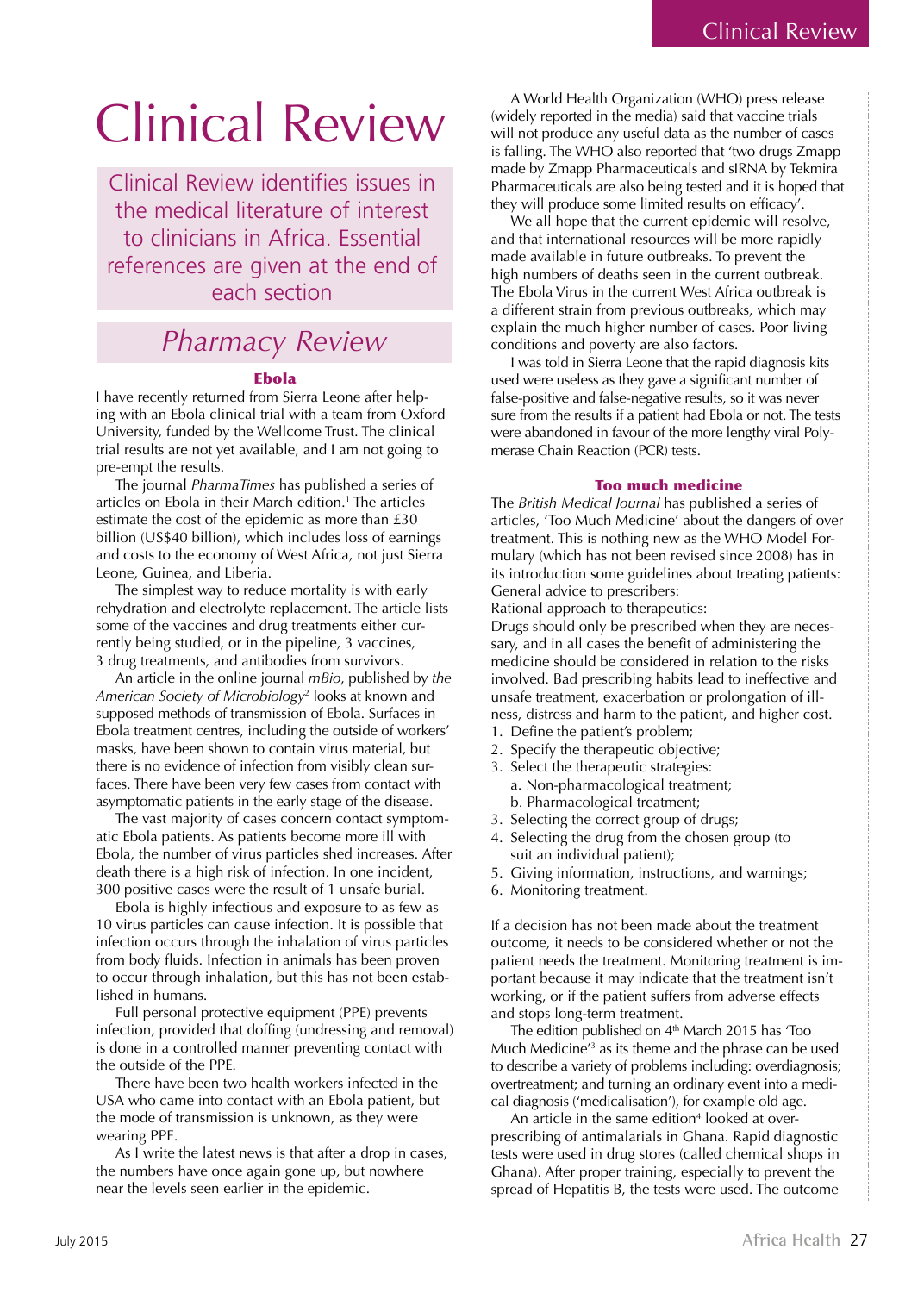was that fewer antimalarials were used, but that the patients proven to have malaria were still receiving adequate treatment.

In the study, three quarters of the patients presenting with fever tested negative for malaria and required only simple analgesia. Correct rapid diagnosis is appropriate for many conditions.

## New medicines, better medicines, better use of medicines

In May 2014, the Royal Pharmaceutical Society of Great Britain published a report 'new medicines, better medicines, better use of medicines'.5

The first part of the report covers the history of medicine development, antibiotic development, neglected diseases (some are tropical diseases, others rare genetic disorders), new uses for old drugs, selecting appropriate medicines for individual patients.

The second part of the report looks at the better use of medicines. Using medicines only when appropriate, improving patients' awareness of their medical condition to improve compliance with treatment.

The wide-ranging report deals also with medication errors including better prescribing, ensuring the correct medicines are dispensed, and getting an accurate drug history of the patient. Accurate drug histories are important to make sure vital medicines are not omitted, and to prevent drug interactions.

The correct use of antibiotics is mentioned, using them only when necessary. The development of new antibiotics presents a problem. There have been no new classes of antibiotics since 1987, and it would be difficult for the pharmaceutical industry to make a profit on development costs if new antibiotics are kept in reserve and very rarely used as a last resort.

One specific problem of prescribing antibiotics is mentioned that, in developed countries, children are significantly heavier at a given age, and the recommended doses for a given age group may not be sufficient to treat them. To reduce the risks of the infection and of antibiotic resistance the weight of children should be taken into account. In addition for obese patients, the doses required need to be adjusted as many drugs are not distributed into fat, and if a dose is based only on weight, patients will be over-dosed.

The 120-page report is worth looking at; the important points are in highlighted boxes, making reading it easier.

# New guide to medicines and drugs

A few years ago I reviewed the British Medical Association publication, 'A New Guide to Medicines and Drugs', a new edition has been published at the beginning of this year,<sup>6</sup> it has been updated and includes new classes of medicines, for example monoclonal antibodies (the 'mab's'). It is still one of the best reference books available on the UK market, and relatively inexpensive at £18.99.

*Alistair Bolt, Pharmacist Practitioner Norfolk and Norwich University Hospital, UK*

#### **References**

PharmaTimes. http://digital.pharmatimes.com//launch. aspx?eid=a24510bd-6856-436f-a212-8d866f8d273b

2. Osterholma M T, Moorea K A, Kelleya N S, et al. Transmission of

Ebola Viruses: What we know and what we do not know. doi: 10.1128/mBio.00137-15. *mBio* 2015; vol. 6 no. 2 e00137-15.

- 3. Too Much Medicine. *BMJ* 2015; 350. doi: http://dx.doi.org/10.1136/ bmj.h1217 (Published 05 March 2015).
- 4. Ansah E K, Narh-Bana S, Affran-Bonful H, et al. The impact of providing rapid diagnostic malaria tests on fever management in the private retail sector in Ghana: a cluster randomized trial. *BMJ* 2015; 350 doi: http://dx.doi.org/10.1136/bmj.h1019 (Published 04 March 2015).
- 5. *New Medicines, Better Medicines, Better Use of Medicines: A Guide to the Science Underpinning Pharmaceutical Practice.* Ed Jayne Lawrence, Chief Scientist, Royal Pharmaceutical Society. Royal Pharmaceutical Society of Great Britain, London. May 2014. http://www. rpharms.com/promoting-pharmacy-pdfs/nmbmbu---full-report.pdf
- 6. *A new guide to Medicines and Drugs*. 9th Edition, Dorling Kindersley Limited, London, UK. 2015.

# *Public Health Review*

Impact of Ebola on public health programmes Normally our public health reviews scan recent literature to highlight a current public health issue. Since the Ebola outbreak of 2013-2015 in West Africa is such a recent event itself, much of the available information on its impact must also be gleaned from the press and agency reports. Hopefully a more permanent documentation of the lessons from Ebola can occur as time gives a longer perspective on our public health systems.

First we will briefly set the stage and show how Ebola Virus Diseases (EVD) disrupted the public health system by damaging the already weak human, material and infrastructural resources of the health system. Then we briefly examine effects on specific public health programmes including immunisation, antenatal care, malaria prevention and food/nutrition.

# Overview of the Ebola effect on health systems

As of mid-April 2015, the World Health Organization (WHO) reported that 861 health workers had contracted  $EVD$  and 499 had died.<sup>1</sup> Using data on WHO country profile websites<sup>2</sup> and Ebola statistical updates<sup>3</sup> as of April 2015, doctors, nurses and midwives were only 0.02% of the population of the three countries, but accounted for 3% of Ebola cases and 5% of Ebola deaths.

Not only did the loss of health workers make it difficult or impossible to run a health clinic, the fact that those entrusted with community health were dying created fear. 'Lack of trust in government-supported services after the death of a healthcare worker with symptoms of Ebola resulted in ongoing Ebola transmission in two Liberia counties. Ebola transmission was facilitated by attempts to avoid cremation of the deceased patient, and delays in identifying and monitoring contacts.'4

The reason health workers were dying in such relatively large numbers could be traced to the inadequacies in basic equipment, supplies and adherence to procedures to prevent infection in the workplace.<sup>5</sup> Infection prevention and control (IPC) has received much attention in terms of preventing the spread of EVD, but if such measures had been in place prior to the Ebola outbreak to enable safe handling of blood and other samples, and safe disposal of human and hospital wastes, EVD would not have gotten a foothold within the health services.

WHO did update its infection prevention guidelines with special reference to hemorrhagic fevers in December 2014.<sup>6</sup> Efforts to promote IPC in all healthcare procedures has long predated the current EVD outbreak.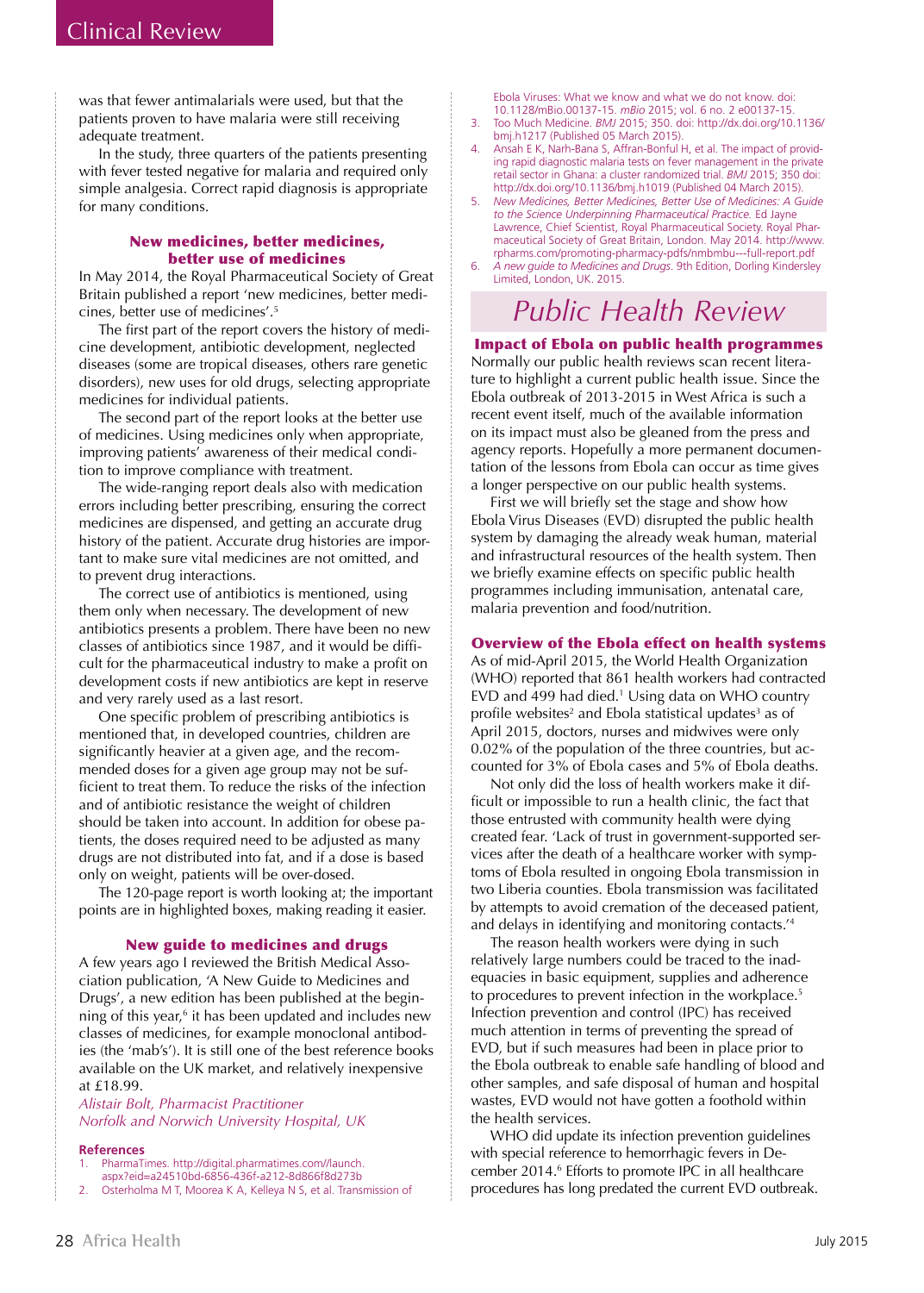For example, for more than a decade, Jhpiego has been an international leader in advocating for and implementing evidence-based standards for infection prevention (IP) practices that protect both client and healthcare worker.<sup>7</sup>

### Immunisation programmes

When clinics close or are understaffed, child health programmes like immunisation halt. The fact that needles are involved increases the risks that such efforts could spread EVD if not done with care.

Saki Takahashi and colleagues undertook a projection in late 2014 of what the disruption in health services would mean for the spread of measles. They estimated that after 6-18 months of health service disruption, the pool of unvaccinated and susceptible children could increase to over 200 000 resulting in 2000 to 16 000 additional deaths.<sup>8</sup>

Unfortunately, the response needed to be guarded. WHO recommends that countries for the moment avoid mass gatherings. Vaccination campaigns are advised to be postponed until the country has been declared Ebola free after 42 days without detection of any new cases.<sup>9</sup>

The reality was not as dire, but disturbing none-theless. 'This January a measles outbreak erupted. So far this year, there have been 562 cases; seven were fatal.' In addition, more than 500 children came down with whooping cough. This led Liberia to launch a nationwide measles vaccination campaign in May, wherein health officials hoped to reach almost 700 000 children in a country of 4 million people.10

#### Antenatal care

Several Non-Government Organisations in Sierra Leone reported on the views of children on the effects of the EVD epidemic in their communities. A common perspective was that, 'all health resources were focused on Ebola, neglecting other conditions'. Because of this, the report also explained, 'Pregnant women and new mothers lost out on access to the pre- and post-natal care that is required to reduce maternal mortality rates'.<sup>11</sup>

In Liberia, Lyengar and colleagues studied maternal and child health service utilisation in two counties during the EVD outbreak. They found that Bong and Margibi Counties in Liberia experienced a large drop in utilisation of maternal healthcare services during what now appears to be the peak of the Ebola outbreak. 'In Bong County, totals were less than 14% of the peak numbers during the outbreak for number of antenatal visits and pregnant women receiving intermittent preventive treatment for malaria in pregnancy (IPTp).<sup>'12</sup>

#### Bednets for malaria

Models have shown that an additional 3.5 million malaria cases may have resulted from the inability of the health services during the Ebola outbreak to provide prevention and treatment services.13 Regular net distribution is crucial 'because nets degrade over time as a result of wear and tear and waning insecticide concentration'.

Although malaria mortality has been reducing generally in Africa, in part through distribution of free insecticide-treated bed nets (ITNs), 'the Ebola outbreak has brought those efforts to a standstill in the three affected countries'.14 Liberia had planned a national campaign to distribute ITNs in 2014, but that was postponed.

It had been hoped that in preventing malaria, people would be less likely to have fevers that were not Ebola and therefore less likely to come in contact with real Ebola patients in Ebola treatment units. World Malaria Day 2015 ( $25<sup>th</sup>$  April) was used to launch of the distribution of 2.8 million mosquito nets in Liberia.<sup>15</sup> This began with two-day training sessions for general community health volunteers who would help distribute the nets and reinforce their use.<sup>16</sup>

#### Nutrition and food security

'The world's worst Ebola epidemic has endangered harvests and sent food prices soaring in West Africa', according to the United Nations Food and Agriculture Organisation (FAO).<sup>17</sup> The situation was made worse by restrictions on people's movements and the establishment of quarantine zones. Not only were farmers affected by EVD, but many workplaces closed either due to fear or loss of staff, such that food was no longer affordable or accessible.

Using Liberia as an example, the World Food Programme reported that restricted movement and border closures constrained food transporters/traders from moving food within Liberia. Areas with high incidences of EVD are among the most productive agriculture regions (Central and Northwest).18

The overall effect of these market challenges is that people began reducing the number of meals they ate each day. Even when food is available, prices increase, especially for imported supplies that were to replace lost production on the local farms. Overall the situation was 'compounded by the fact that household incomes and savings are decreasing, as people are either unable or too afraid to work. And as more and more people contract the virus or die from it, families are also losing key sources of revenue'.19

In conclusion, Ebola caused major disruptions of already weak health systems such that basic preventive and public health services were severely curtailed or halted. This led to what could be termed collateral deaths by people who caught malaria since they did not have an ITN, who could not protect their pregnancies through regular antenatal care, who could not get enough to eat and stave off nutrition-related illnesses, and who could not receive life-saving vaccinations. The next disaster might be a disease like Middle East Respiratory Syndrome, or an earthquake or typhoon. It could even be man-made civil wars. The key lesson from Ebola is that contingency planning needs to be in place to ensure that basic public health services can continue. *William R Brieger MPH, DrPH*

*Professor, International Health, JHU Bloomberg School of Public Health and Senior Malaria Adviser, Jhpiego, an affiliate of JHU*

#### **References**

- 1. World Health Organization. Almost 500 health worker deaths in Ebola Outbreak. Geneva. 8 April 2015. http://www.who.int/lifecourse/news/occupational-health-in-ebola-outbreak/en/
- 2. http://www.who.int/countries/en/<br>3. http://www.reddit.com/r/ehola/
- 3. http://www.reddit.com/r/ebola/<br>4. Nyenswah TG et al. Cluster of E Nyenswah TG et al. Cluster of Ebola Virus Disease, Bong and Montserrado Counties, Liberia. *Emerging Infectious Diseases* 2015; 21(7). http://wwwnc.cdc.gov/eid/article/21/7/15-0511\_article
- 5. Greenemeier L. Ebola spread shows flaws in protective gear and procedures. *Scientific American*. 10 October 2014. http://www.sci-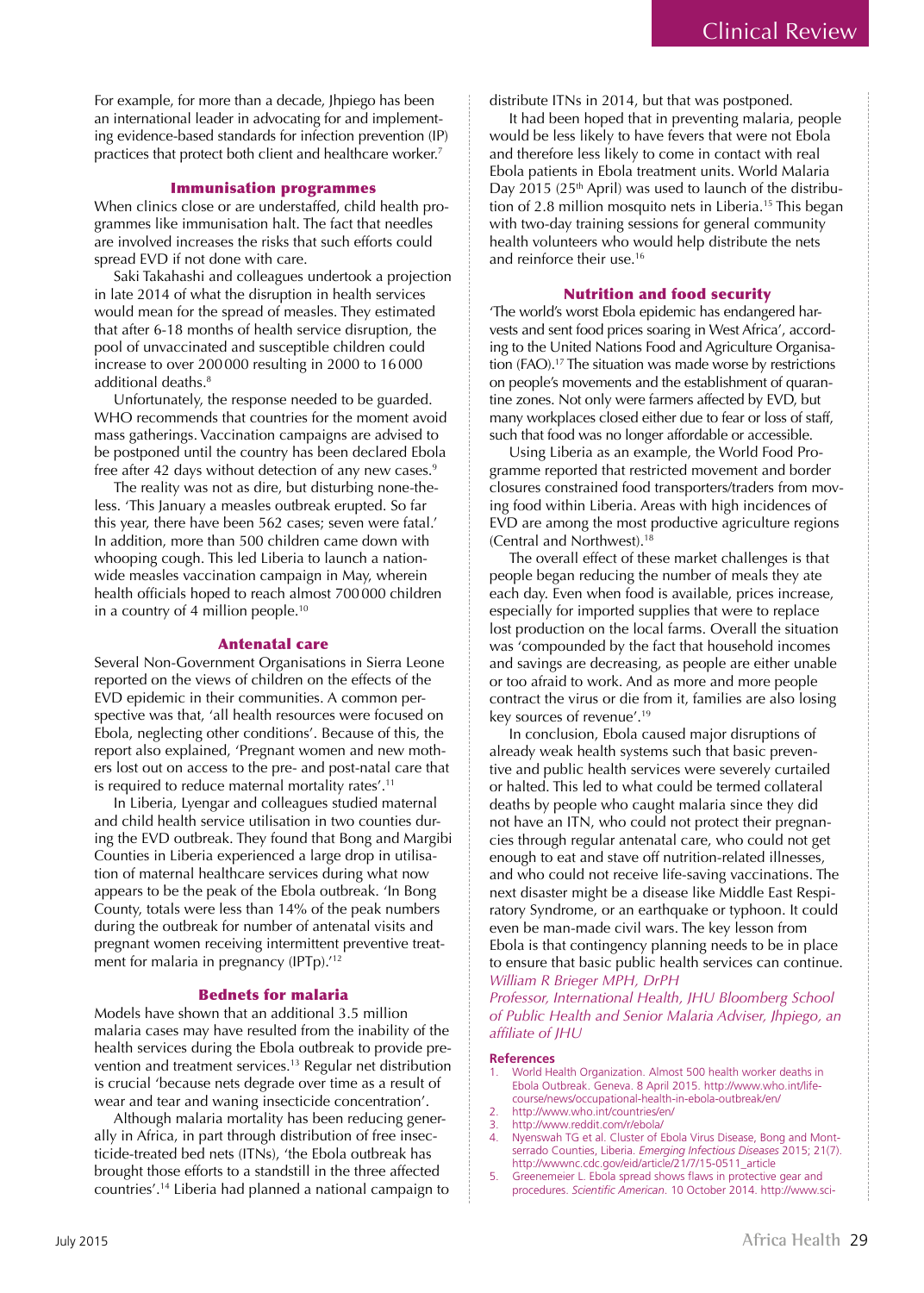entificamerican.com/article/ebola-spread-shows-flaws-in-protectivegear-and-procedures

- 6. World Health Organization. Infection prevention and control. Interim infection prevention and control guidance for care of patients with suspected or confirmed Filovirus Haemorrhagic Fever in healthcare settings, with focus on Ebola. December 2014. WHO/HIS/ SDS/2014.4 Rev.1. http://www.who.int/csr/resources/publications/ ebola/filovirus\_infection\_control/en/?ua=1
- 7. Tietjen L, Bossemeyer D, McIntosh N. Infection prevention guidelines for healthcare facilities with limited resources learning package. Jhpiego, 2004. http://reprolineplus.org/resources/infection-preventionguidelines-healthcare-facilities-limited-resources-learning-package.
- 8. Takahashi S, et al. Reduced vaccination and the risk of measles and other childhood infections post-Ebola. Science Magazine 2015; 347(6227): 1240-1242. http://www.sciencemag.org/content/347/6227/1240.abstract
- 9. World Health Organization. WHO information note (version October 24, 2014). Guidance for immunization programmem in the African Region in the context of Ebola. http://www.who.int/csr/disease/ ebola/en/
- 10. Beaubien J. As Ebola leaves Liberia, measles makes a forceful comeback. National Public Radio. 8 May 2015. http://www.npr.org/ sections/goatsandsoda/2015/05/08/405029929/as-ebola-leavesliberia-measles-makes-a-forceful-comeback
- 11. Risso-Gill I and Finnegan L. Children's Ebola recovery assessment: Sierra Leone. Save the Children, World Vision International and Plan International and UNICEF, 2015. http://plan-international.org/aboutplan/resources/publications/emergencies/childrens-ebola-recoveryassessment-sierra-leone
- 12. Lyengar P, Kerber K, Howe CJ, et al. Services for mothers and newborns during the Ebola outbreak in Liberia: The need for improvement in emergencies. *PLOS Currents Outbreaks* 2015. Edition 1. http://currents.plos.org/outbreaks/article/services-for-mothersand-newborns-during-the-ebola-outbreak-in-liberia-the-need-forimprovement-in-emergencies/
- 13. Walker PGT, et al. Malaria morbidity and mortality in Ebola-aff ected countries caused by decreased health-care capacity, and the potential eff ect of mitigation strategies: a modelling analysis. *The Lancet Infectious Diseases* 2015. http://www.thelancet.com/journals/laninf/ article/PIIS1473-3099%2815%2970124-6/abstract
- 14. Hayden EC. Ebola outbreak shuts down malaria-control efforts. *Nature* News, 1 October 2014. http://www.nature.com/news/ebolaoutbreak-shuts-down-malaria-control-efforts-1.16029
- 15. Editorial. Using mosquito nets to defeat malaria. Liberian Observer. 29 April 2015. http://liberianobserver.com/editorials/using-mosquitonets-defeat-malaria
- 16. Gboluma H. Mosquito (bed) nets distribution training. Local Voices Liberia. 24 April 2015. http://localvoicesliberia.org/2015/04/24/ mosquitobed-nets-distribution-training/
- 17. Binnie I, Farge E. Ebola threatens food security in West Africa. FAO/Reuters. 2 September 2014. http://www.reuters.com/article/2014/09/02/us-health-ebola-food-idUSKBN0GX0HB20140902
- 18. World Food Programme. West and Central Africa markets update: Special issue on the Ebola outbreak - 29 September 2014 special bulletin #3: September 2014. http://documents.wfp.org/stellent/ groups/public/documents/ena/wfp268458.pdf
- 19. IRIN (jl/aj/cb). Ebola hits West Africa food security. 20 October 2014. http://www.irinnews.org/report/100738/ebola-hits-west-africafood-security

# *Dermatology Review*

# Kaposi's sarcoma is a significant problem even in the era of highly active antiretroviral therapy

Kaposi's sarcoma (KS) was the first tumor to be described in association with HIV infection and is an AIDS-defining condition. It remains a significant problem in sub-Saharan Africa even in the era of highly active antiretroviral therapy (HAART), and recent published studies on HIV-related KS come mainly from observations of KS in African populations. This article gives an overview of the current status of HIV-KS in Africa.

KS is a malignancy of the lymphatic endothelium resulting in angioproliferative lesions, which most commonly involve the skin. There are 4 clinical variants of KS: 'classical KS' which was first described in 1872 in Europe; 'endemic KS' which was described in the 1950s in young predominantly male individuals mainly in sub-Saharan Africa; 'iatrogenic KS' as a consequence of long-term immunosuppressant medication; and 'epidemic KS' which is associated with AIDs and was first described in 1981. All epidemiological types of KS are associated with Human Herpes Virus type 8 (HHV-8), which is also know as KS-associated herpes virus (KSHV). Histologically and clinically these variants are similar but their clinical course and prognosis vary. African endemic KS is generally an indolent disease in the majority of cases. In contrast HIV-KS can be an aggressive disease with advancing HIV immunosuppression and is associated with significant morbidity and mortality.1 Prior to 1981, African endemic KS comprised less than 10% of all malignancies in sub-Saharan Africa (in 1971 it comprised 9% of all cancers seen in Uganda). Now KS, largely as a consequence of the HIV pandemic, is one of the most common malignancies in sub-Saharan Africa and the most common malignancy in HIV-infected individuals with a recorded prevalence of more than 50% of all cancers in some regions of Africa.<sup>2</sup> The pathogenesis of HIV-KS is multifactorial and involves an interaction of HIV immunosuppression, HHV-8 co-infection, HIV-1 replication induced pro-angiogenic transactivating (*tat*) protein, and inflammatory cytokines. Histologically, KS lesions are characterised by proliferating spindle cells, angiogenesis, erythrocyte-replete vascular slits, oedema, and a variable inflammatory cell infiltrate. Prior to the availability of HAART in sub-Saharan Africa, HIV-KS mortality was high with a 12 month overall survival of only 30-40%. Since the introduction of HAART there has been a general decline in the incidence of HIV immunosuppression-related KS and a significant improvement in survival of patients with established HIV-KS. However, immune reconstitution inflammatory syndrome (IRIS)-associated KS is now a well-recognised potential complication following ART initiation.<sup>2-5</sup>

# Clinical features of HIV-KS

In HIV seropositive individuals cutaneous KS is the most common clinical presentation in adults, whereas children more commonly present with enlarged lymph nodes. Skin lesions often begin as violaceous macules before progressing to papules, plaques, nodules and even tumorous lesions. Cutaneous lesions have also been described as 'fungating', 'vegetative' and 'verrucous'. Skin lesions can occur at all sites on the body



*Figure 1: Widespread cutaneous HIV-KS*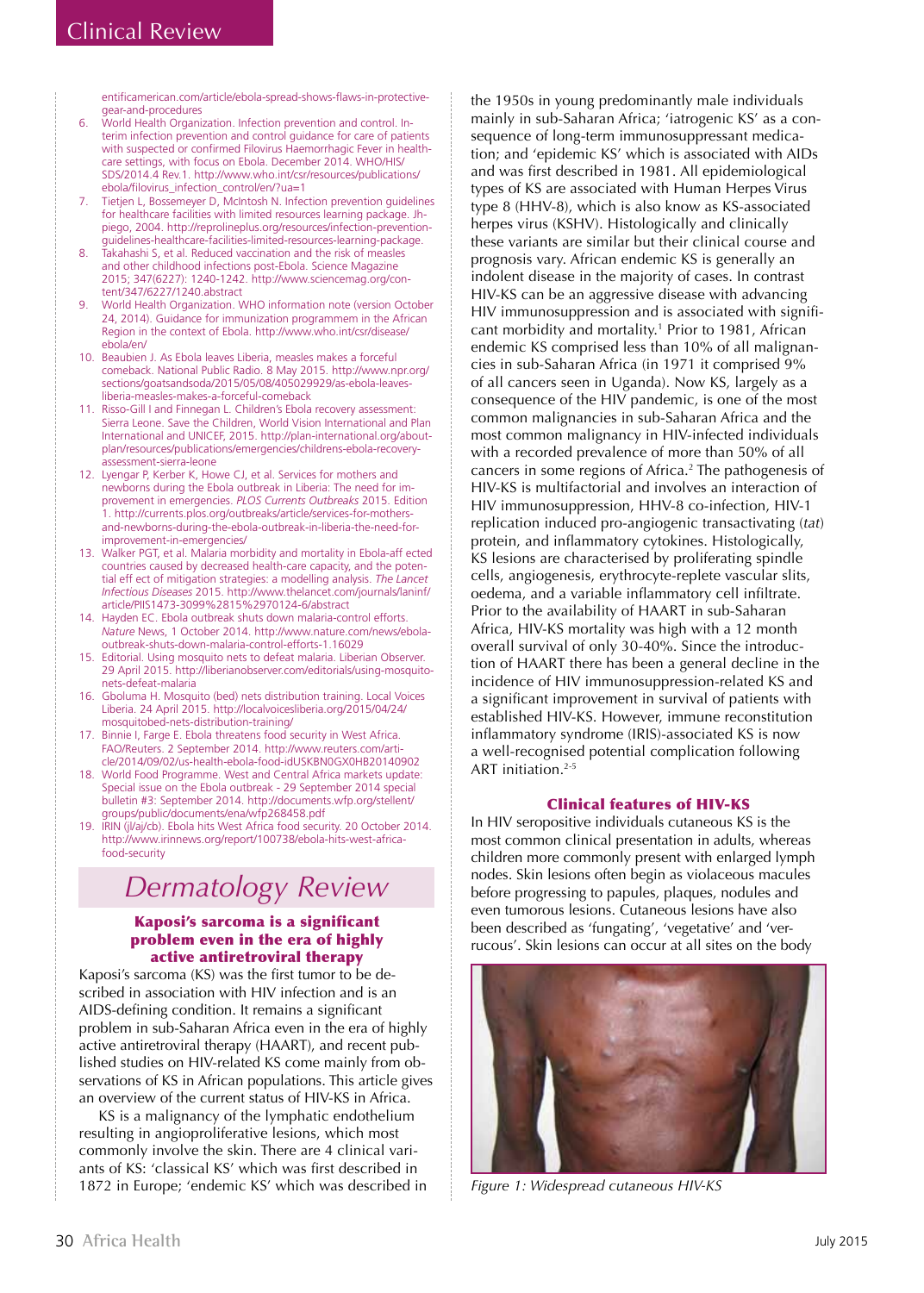

*Figure 2: Patient in figure 1 with oral mucosal KS*

and are usually symmetrical (Figure 1). Cutaneous disease is usually asymptomatic but can be disfiguring and stigmatising. Ulceration, bleeding, and secondary bacterial infection can complicate large cutaneous KS lesions. KS is commonly associated with non-pitting oedema, which signifies lymphoedema and this most commonly involves the face, genitals and limbs. KS lymphoedema can become painful and cause functional impairment. Cutaneous KS is not life-threatening but visceral KS can lead to severe complications associated with bleeding and obstruction. The lymph nodes are the most commonly involved extra-cutaneous site followed by the gastrointestinal tract. Oral mucosal involvement, particularly of the hard palate, gingivae and tongue, is seen in approximately 20% of HIV-KS cases (Figure 2). Oral KS is often a useful indicator of visceral involvement and is believed to be associated with a worse prognosis. Pulmonary KS, although less common, is

associated with the worst prognosis and requires urgent management. It is associated with symptoms of cough, dyspnea, and haemoptysis. Systemic gastrointestinal and pulmonary KS may occur in the absence of skin lesions.

## IRIS-associated KS

Improved access to ART has dramatically reduced HIVassociated mortality and commencement of antiretroviral therapy (ART) earlier in the course of advancing HIV immunosuppression significantly improves outcomes. However, ART-associated immune reconstitution has been associated with a paradoxical worsening of some diseases or development of new disease, a phenomenon known as IRIS. The risk of IRIS is highest amongst individuals who have been diagnosed with HIV late in the course of HIV immunosuppression and therefore have been commenced on ART with a low baseline CD4 count. This clinical scenario is not uncommon in sub-Saharan Africa and therefore IRIS-related diseases, in particular opportunistic infections, have been a significant problem. This includes IRIS-associated cryptococcosis and tuberculosis, which are associated with considerable morbidity. In sub-Saharan Africa IRIS-associated KS is now also a well-recognised complication. Unmasking IRIS-KS (the development of KS *de novo* with successful immune reconstitution following ART initiation) and paradoxical IRIS-KS (a paradoxical worsening of existing KS despite successful immune reconstitution following ART initiation) has a prevalence of 7%-31%.4 This wide variation in prevalence is probably a consequence of differences in initial severity of KS, the stage at HIV immunosuppression when ART is commenced, and differences in ART regimens and protocols in different settings. IRIS-KS can develop quickly and be severe. Onset is between 1-22 weeks, but usually occurs within the first 3 months after ART initiation<sup>4,5</sup> as is the case with most IRIS-associated diseases. It is associated with a rapidly declining HIV viral load and improving CD4 counts. IRIS-KS often presents with inflammation and enlargement of existing cutaneous KS lesions and/or worsening of KS-associated oedema (Figure 3). Existing lesions may also extend and new lesions may appear at different anatomical sites. The increasing size or extension of cutaneous KS lesions can be dramatic and alarming. The significant oedema



*Figure 3: IRIS-KS manifesting with rapid expansion of existing lesions and development of new lesions associated with significant oedema*

associated with IRIS-KS can cause discomfort. Severe facial and periorbital odema associated with KS has been reported to be so severe as to prevent patients from opening their eyes. IRIS-KS is associated with a high-risk of gastrointestinal and pulmonary involvement, and serious and life-threatening complications of IRIS-KS include gastrointestinal bleeding and acute airway obstruction. A worsening of pulmonary KS as a consequence of IRIS in particular requires vigilant and close monitoring.<sup>5</sup> Patients should be counseled and supported to continue with ART despite any sudden deterioration of visible cutaneous KS following ART initiation. It is also important to differentiate IRIS-KS from worsening KS as a consequence of ART failure.